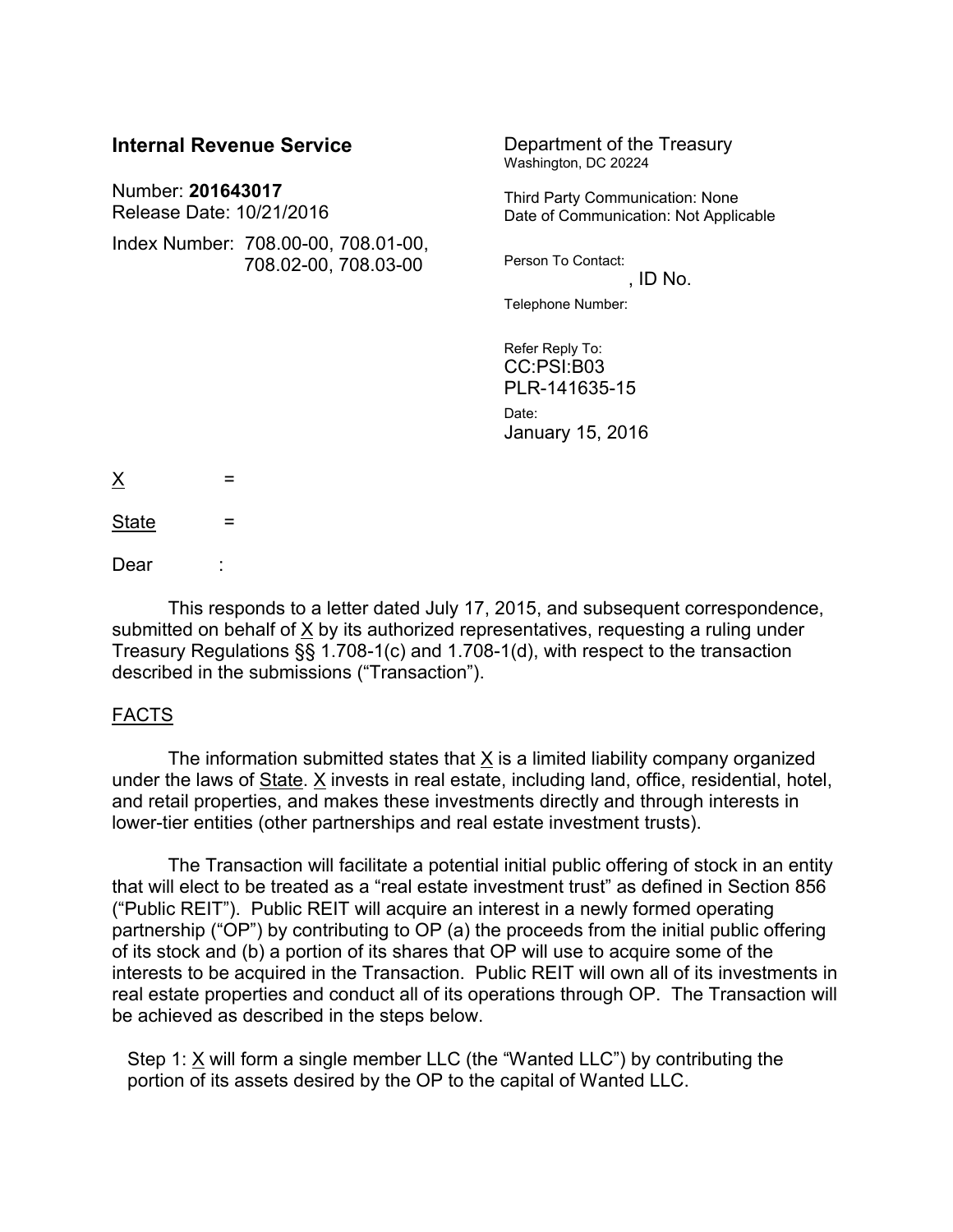Step 2: X will form a single member LLC (the "Legacy LLC") that will in turn form a single member LLC (the "Mergerco LLC").

Step 3: X will distribute the entirety of its interests in Legacy LLC to its partners in accordance with each partner's economic right based on the X partnership agreement.

Step 4: Wanted LLC and Mergerco LLC will merge pursuant to a merger agreement. Pursuant to the merger agreement, Wanted LLC will survive with all of the interests in Wanted LLC owned (after the merger) by Legacy LLC.

Step 5: Public REIT will contribute some of its shares to the capital of OP in return for units of partnership interest in OP ("OP Units") (the shares of Public REIT contributed to OP are referred to as the "OP Merger REIT Shares").

Step 6: Pursuant to a contribution agreement ("Contribution Agreement"), Legacy LLC will contribute the entirety of the interests in Wanted LLC to the capital of OP in return for OP Units and OP Merger REIT Shares.

Step 7: Legacy LLC will liquidate by distributing OP Units to a portion of its partners and the OP Merger REIT Shares to the remaining partners ("REIT Shareholders").

X has made the following representations with respect to the above steps:

a. OP will be formed, will have at least two owners, and will be classified as a partnership for federal income tax purposes prior to the above steps.

b. Wanted LLC and Mergerco LLC will not be classified as associations for federal income tax purposes at any of the relevant times during the above steps.

c. Upon the completion of step 4, X and Legacy LLC will be owned by the same partners. Each partner's combined economic interest in  $X$  and Legacy LLC will be the same as their interest in X before the Transaction.

d. The fair market value of the assets (net of liabilities) held by Legacy LLC will exceed the fair market value of the assets (net of liabilities) held by X immediately after step 4.

e. Public REIT will own more than 50 percent of the capital and profits interests of OP as a result of the Transaction. The partners of Legacy LLC will not own more than 50 percent of the capital and profits interests of OP as a result of the Transaction.

f. X will not be contemplating participation in any additional divisions or mergers as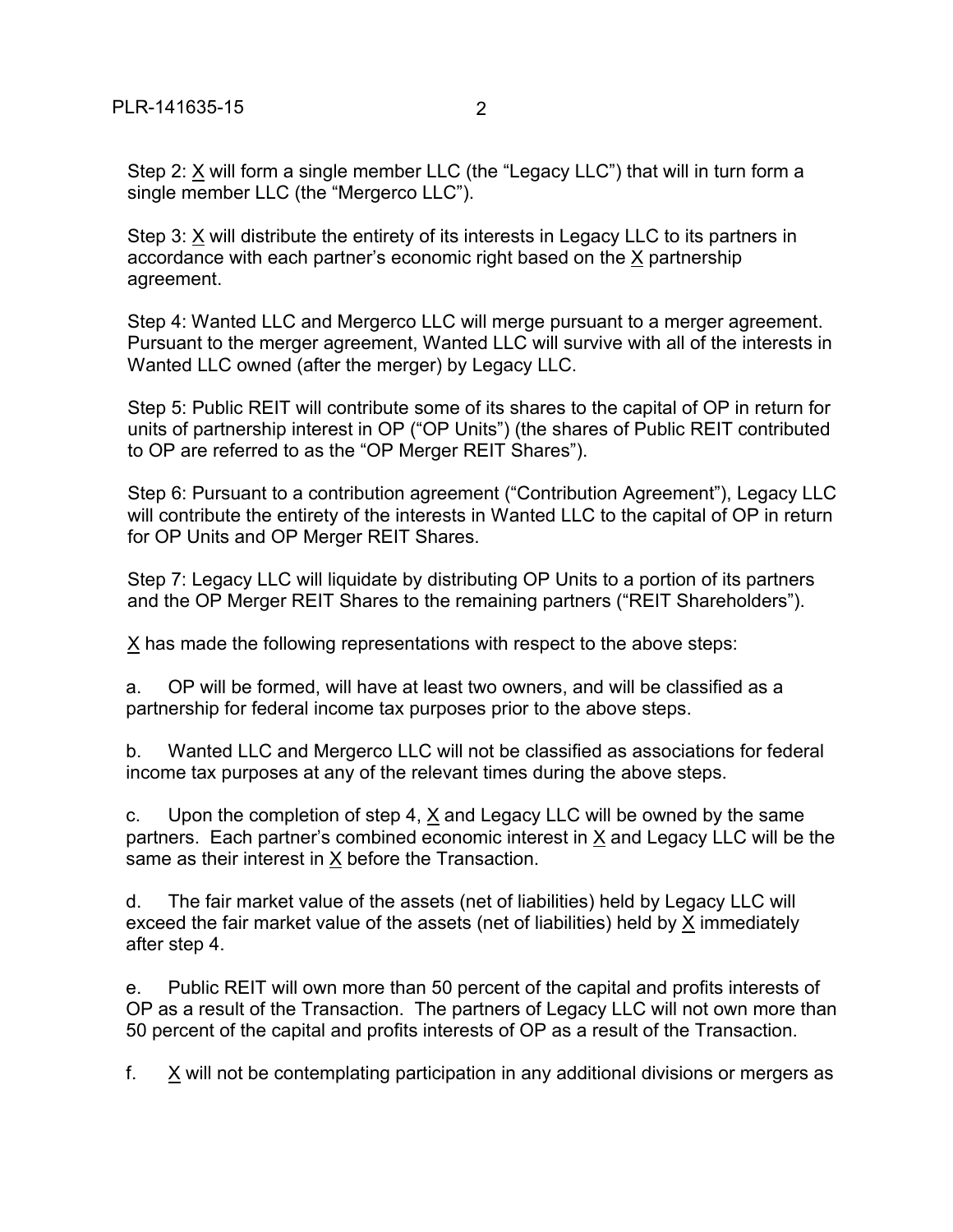of the date of the above steps.

g. Other than as discussed in the ruling request, OP will not be contemplating participation in any additional divisions or mergers as of the date of the above steps.

h. The Contribution Agreement will specify (i) that OP is purchasing partnership interests in Legacy LLC from each particular REIT Shareholder and (ii) the consideration that is transferred for each interest purchased. Moreover, each particular REIT Shareholder will, by reason of the terms of the Contribution Agreement, be deemed to have consented to treat the distribution of the OP Merger REIT Shares as a sale of the partnership interests in Legacy LLC by the REIT Shareholders to OP for federal income tax purposes.

## RULINGS REQUESTED

X requests the following rulings regarding the Transaction.

- 1. Steps 1 through 4 above will be treated as a division of X under Reg. § 1.708-  $1(d)$ .
- 2. Steps 5 through 7 above will be treated as a merger of Legacy LLC and the OP under Reg. § 1.708-1(c).
- 3. The Distribution of the Public REIT Shares will be treated as a sale of partnership interests in the Legacy LLC by the REIT Shareholders to the OP under Reg.  $§ 1.708-1(c)(4).$

# LAW AND ANALYSIS

### Partnership Division

Section 708(b)(2)(B) provides that in the case of a division of a partnership into two or more partnerships, the resulting partnerships (other than any resulting partnership the members of which had an interest of 50 percent or less in the capital and profits of the prior partnership) shall, for purposes of this section, be considered a continuation of the prior partnership.

Section 1.708-1(d)(1) provides, in part, that upon the division of a partnership into two or more partnerships, any resulting partnership (as defined in Section 1.708- 1(d)(4)(iv)) or resulting partnerships shall be considered a continuation of the prior partnership (as defined in Section 1.708-1(d)(4)(ii)) if the members of the resulting partnership or partnerships had an interest of more than 50 percent in the capital and profits of the prior partnership. Any other resulting partnership will not be considered a continuation of the prior partnership but will be considered a new partnership.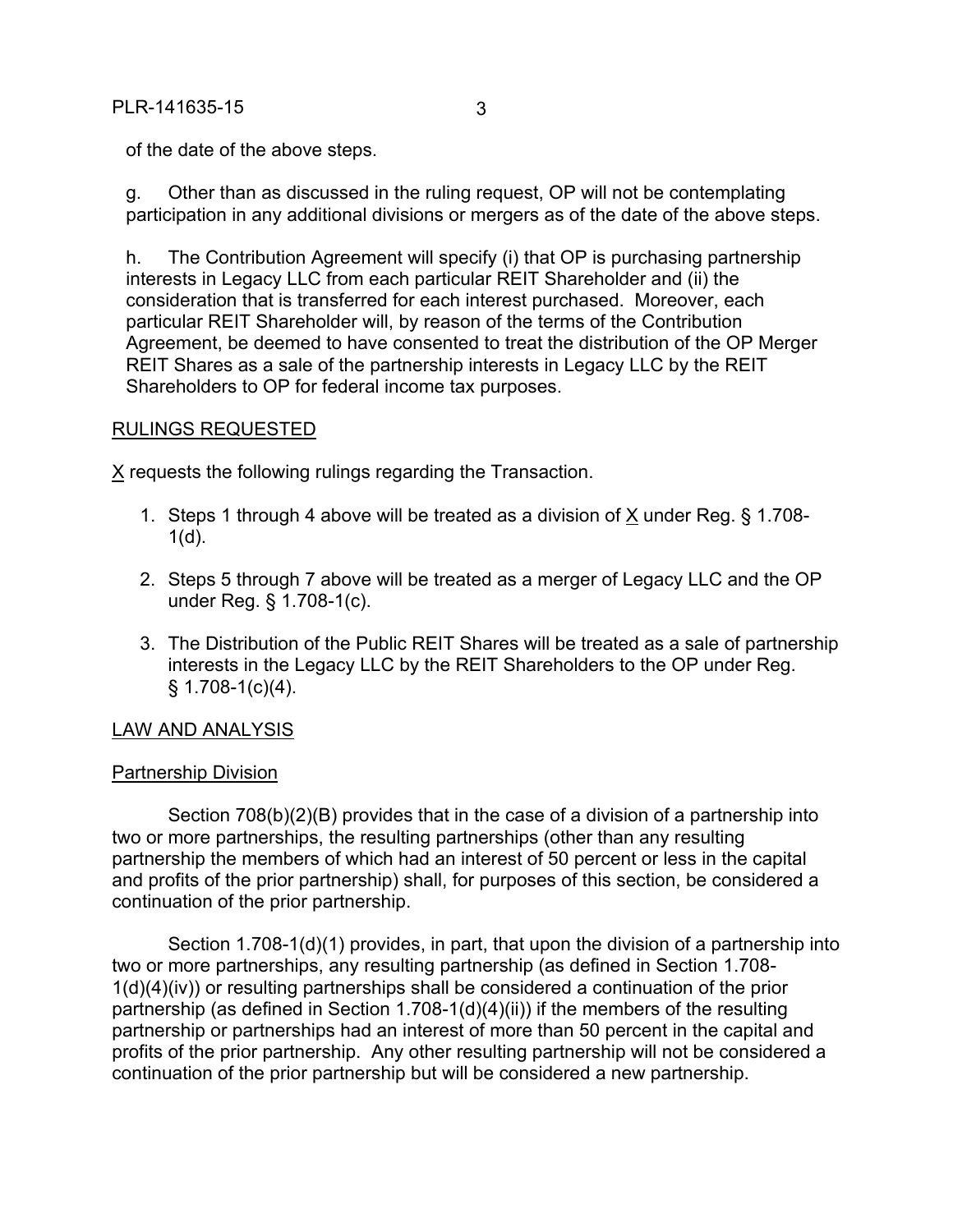Section 1.708-1(d)(3)(i)(A) provides that in a division under the assets-over form where at least one resulting partnership is a continuation of the prior partnership, the divided partnership (as defined in Section 1.708-1(d)(4)(i)) contributes certain assets and liabilities to a recipient partnership (as defined in Section 1.708-1(d)(4)(iii)) or recipient partnerships in exchange for interests in such recipient partnership or partnerships; and, immediately thereafter, the divided partnership distributes the interests in such recipient partnership or partnerships to some or all of its partners in partial or complete liquidation of the partners' interests in the divided partnership

Section 1.708-1(d)(4)(i) provides, in part, that for purposes of Section 1.708-1(d), the divided partnership is the continuing partnership which is treated, for federal income tax purposes, as transferring the assets and liabilities to the recipient partnership or partnerships, either directly (under the assets-over form) or indirectly (under the assetsup form). If a partnership divides into two or more partnerships without undertaking a form for the division that is recognized under Section 1.708-1(d)(3), or if the resulting partnership that had, in form, transferred assets and liabilities is not considered a continuation of the prior partnership, and more than one resulting partnership is considered a continuation of the prior partnership, the continuing resulting partnership with the assets having the greatest fair market value (net of liabilities) will be treated as the divided partnership.

Section 1.708-1(d)(4)(ii) provides that for purposes of Section 1.708- 1(d), the prior partnership is the partnership subject to division that exists under applicable jurisdictional law before the division.

Section 1.708-1(d)(4)(iii) provides that for purposes of Section 1. 708-1(d), a recipient partnership is a partnership that is treated as receiving, for federal income tax purposes, assets and liabilities from a divided partnership, either directly (under the assets-over form) or indirectly (under the assets-up form).

Section 1.708-1(d)(4)(iv) provides that for purposes of Section 1.708-1(d), a resulting partnership is a partnership resulting from the division that exists under applicable jurisdictional law after the division and that has at least two partners who were partners in the prior partnership. For example, where a prior partnership divides into two partnerships, both partnerships existing after the division are resulting partnerships.

### Partnership Merger

Section 708(a) provides that an existing partnership shall be considered as continuing if it is not terminated. Section 708(b)(2)(A) provides that in the case of a merger or consolidation of two or more partnerships, the resulting partnership shall, for purposes of this section, be considered the continuation of any merging or consolidating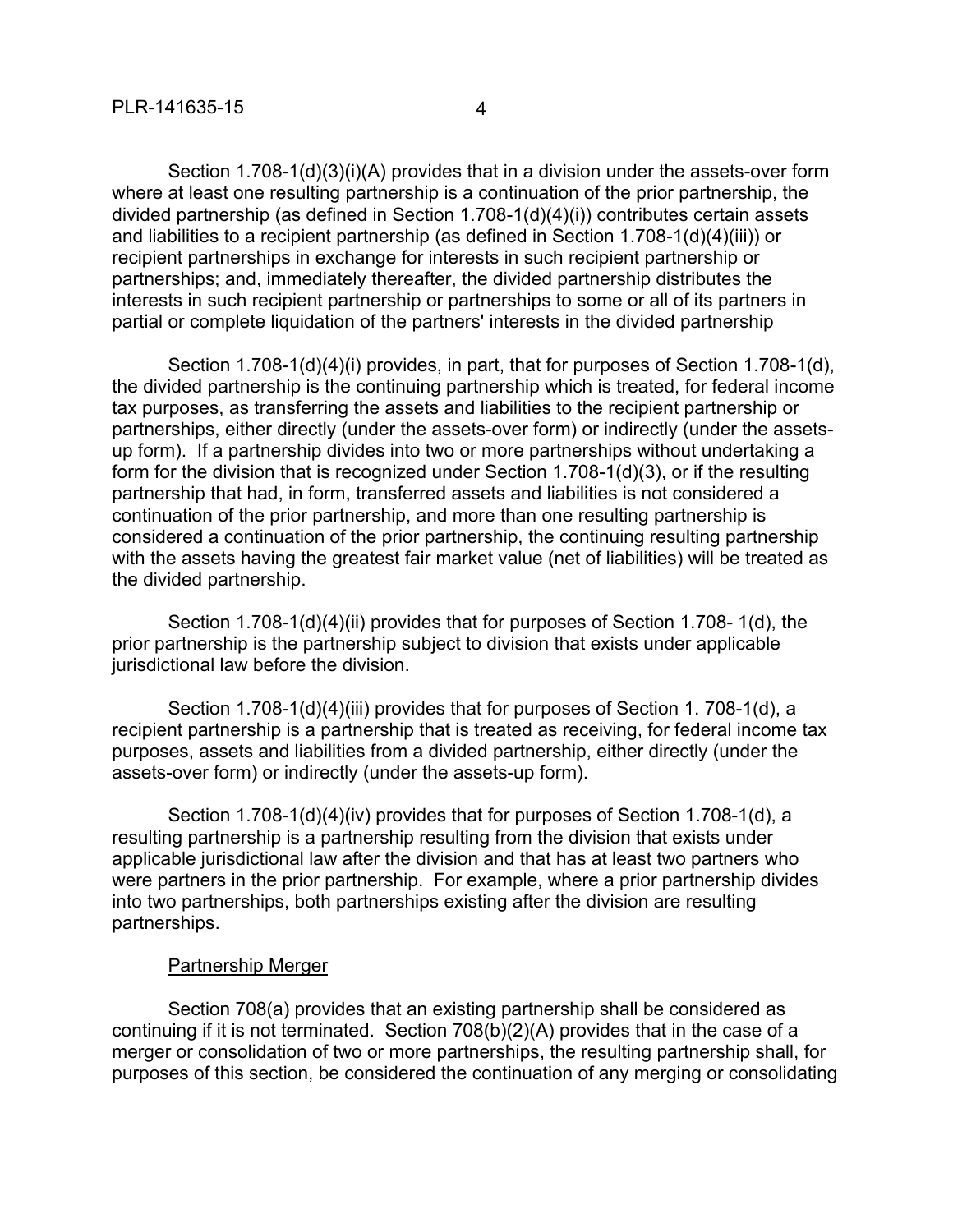partnership whose members own an interest of more than 50 percent in the capital and profits of the resulting partnership.

Section 1.708-1(c)(3)(i) provides that when two or more partnerships merge or consolidate into one partnership under the applicable jurisdictional law without undertaking a form for the merger or consolidation, or undertake a form for the merger that is not an assets-up form, any merged or consolidated partnership that is considered terminated under this Section 1.708-1(c)(1) is treated as undertaking the assets-over form for federal income tax purposes. Under the assets-over form, the merged or consolidated partnership that is considered terminated under Section 1.708-1(c)(1) contributes all of its assets and liabilities to the resulting partnership in exchange for an interest in the resulting partnership, and immediately thereafter, the terminated partnership distributes interest in the resulting partnership to its partners in liquidation of the terminated partnership.

Section 1.708-1(c)(4) provides that in a transaction characterized under the assets-over form, a sale of all or part of a partner's interest in the terminated partnership to the resulting partnership that occurs as part of a merger or consolidation under section 708(b)(2)(A), as described in Section 1.708-1(c)(3)(i), will be respected as a sale of a partnership interest if the merger agreement (or another document) specifies that the resulting partnership is purchasing interests from a particular partner in the merging or consolidating partnership and the consideration that is transferred for each interest sold, and if the selling partner in the terminated partnership, either prior to or contemporaneous with the transaction, consents to treat the transaction as a sale of the partnership interest.

#### **CONCLUSION**

Based solely on the information submitted and the representations made, we conclude as follows regarding the Transaction:

1. Steps 1 through 4 above will be treated as a division of X under Section 1.708- 1(d)(3)(i) of the Income Tax Regulations.

2. Steps 5 through 7 above will be treated as a merger of the Legacy LLC and the OP under Section 1.708-1(c) of the Income Tax Regulations.

3. The distribution of the OP Merger REIT Shares in Step 7 above will be treated as a sale of partnership interests in Legacy LLC by the REIT Shareholders to the OP under Section 1.708-1(c)(4) of the Income Tax Regulations.

Except as expressly provided herein, no opinion is expressed or implied concerning the tax consequences of any aspect of any transaction or item discussed or